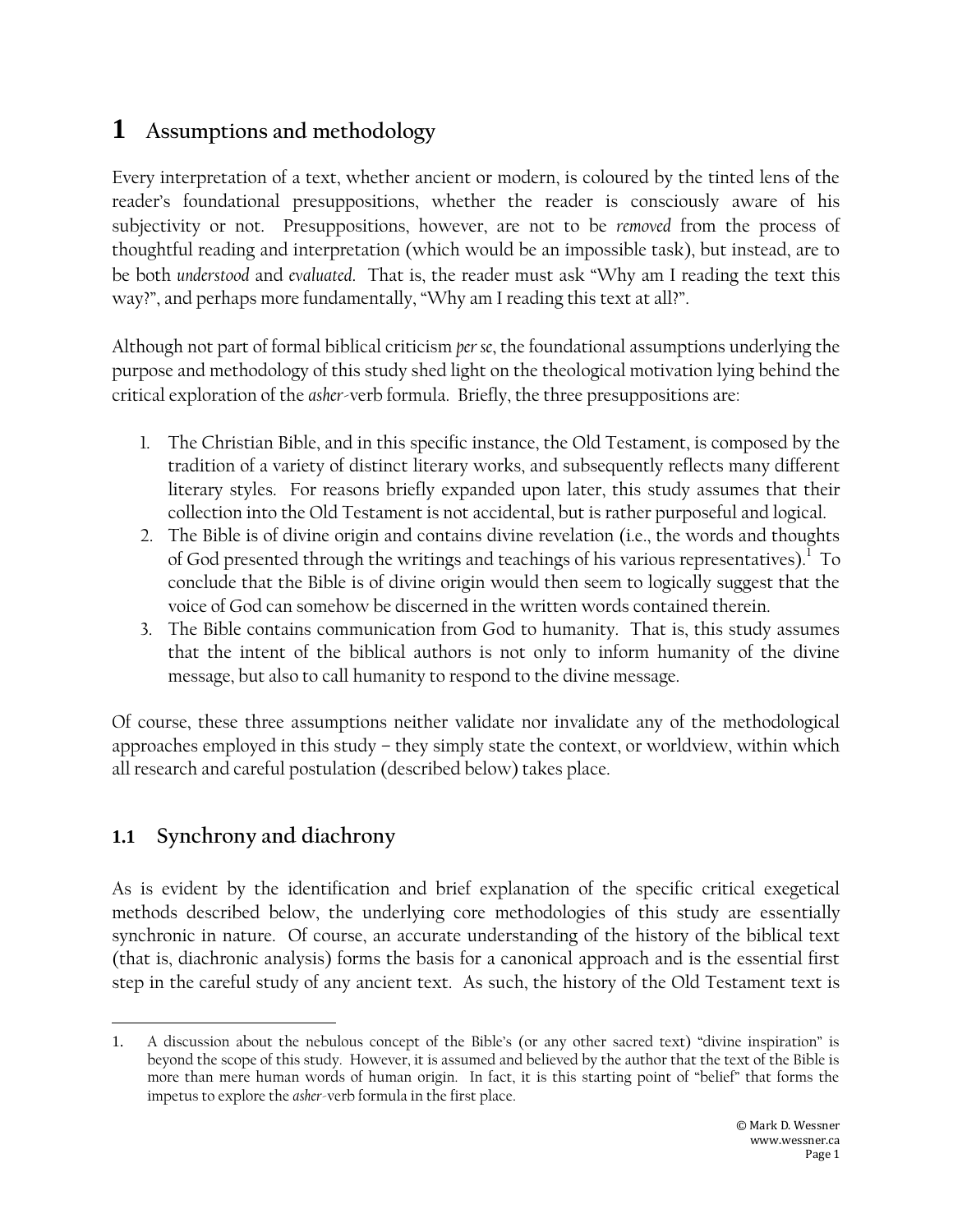explored in 1.2.4, and any significant text-critical concerns are appropriately identified and analyzed throughout the study. In summary, and as described below, the careful literary and narrative analysis of the twelve biblical *asher*-verb formula pericopes is primarily concerned with the text as it is in its present form, $^2$  given this study's literary approach and emphasis on "finaltext exegesis".<sup>3</sup>

## **1.2 Text linguistics / discourse analysis**

Every critical method has a unique and definable set of goals, and a specific collection of methodological techniques. Despite its relative newness $^4$  to the study of biblical Hebrew, the discipline of text-linguistics $^5$  is no exception. In essence, the goal of every text-linguistic analysis is to discover the patterns and repetitive characteristics of a particular language and/or text, and then to state them as consistently and systematically as is reasonably possible. $^6\:$  The methodology then, in general terms, involves:

- 1. The observation of identifiable linguistic structures that are present at the paragraph level, and
- 2. The identification of the appropriate and distinct text-type of which the linguistic structure(s) are a part.

 $\overline{a}$ 2. As discussed in 1.2.4 and 1.2.5. For example, although some grammarians have suggested that *א*שׁר may be a feature of late biblical Hebrew [see Paul Joüon and T. Muraoka, A Grammar of Biblical Hebrew, Subsidia Biblica ; 14 (Roma: Editrice Pontificio Instituto Biblico, 1991).:118 and C. H. J. Van der Merwe, Jackie A. Naude and Jan H. Kroeze, A Biblical Hebrew Reference Grammar (Sheffield, U.K.: Sheffield Academic Press, 1999).:259], this study"s primary concern is with *the text as we have it today,* not with the various theories of biblical Hebrew language and manuscript development.

<sup>3.</sup> See Alphonso Groenewald, "Once Again Methods. Is There a Method in the Madness?," Old Testament Essays 17.4 (2004).:552. He observes that "Texts are now read as texts, that is, as literary entities and canonical wholes" Groenewald, "Once Again Methods. Is There a Method in the Madness?.":550. In a similar vein, while discussing the composite nature of the biblical text, Robert Alter, The Art of Biblical Narrative (New York: Basic Books, 1981).:20 earlier noted that "we have seen ample evidence of how brilliantly it has been woven into a complex artistic whole".

<sup>4.</sup> David Allan Dawson, Text-Linguistics and Biblical Hebrew, Journal for the Study of the Old Testament. Supplement Series ; 177 (Sheffield, England: Sheffield Academic Press, 1994).:21 writes "We are accustomed to analysing phrase-, clause-, and to some extent sentence structure, but paragraph- and text-structure are relatively new to us". See also Walter Ray Bodine, Discourse Analysis of Biblical Literature: What It Is and What It Offers (Atlanta, Ga.: Scholars Press, 1995).:1-7.

<sup>5.</sup> For the specific purposes of this study, the terms "discourse analysis", "text-linguistics", and "universal syntactic structures" are essentially equivalent. To that end, the term "text-linguistic" is preferred and is used throughout the study.

<sup>6.</sup> Here again, the perspective of Dawson, Text-Linguistics and Biblical Hebrew.:45 is an appropriate reminder: "a goal of any linguistic description is "elegance" – that is, a linguist seeks to describe data accurately and fully, yet as economically as possible" and his desire for a *"clear description of the patterns that occur at a "text" level*" [Dawson, Text-Linguistics and Biblical Hebrew.:77]. Robert A. Dooley and Stephen H. Levinsohn, Analyzing Discourse: A Manual of Basic Concepts (Dallas, Tex.: SIL International, 2001).:9-10 suggest that discerning the communicative intent of the writer is also a part of discourse analysis.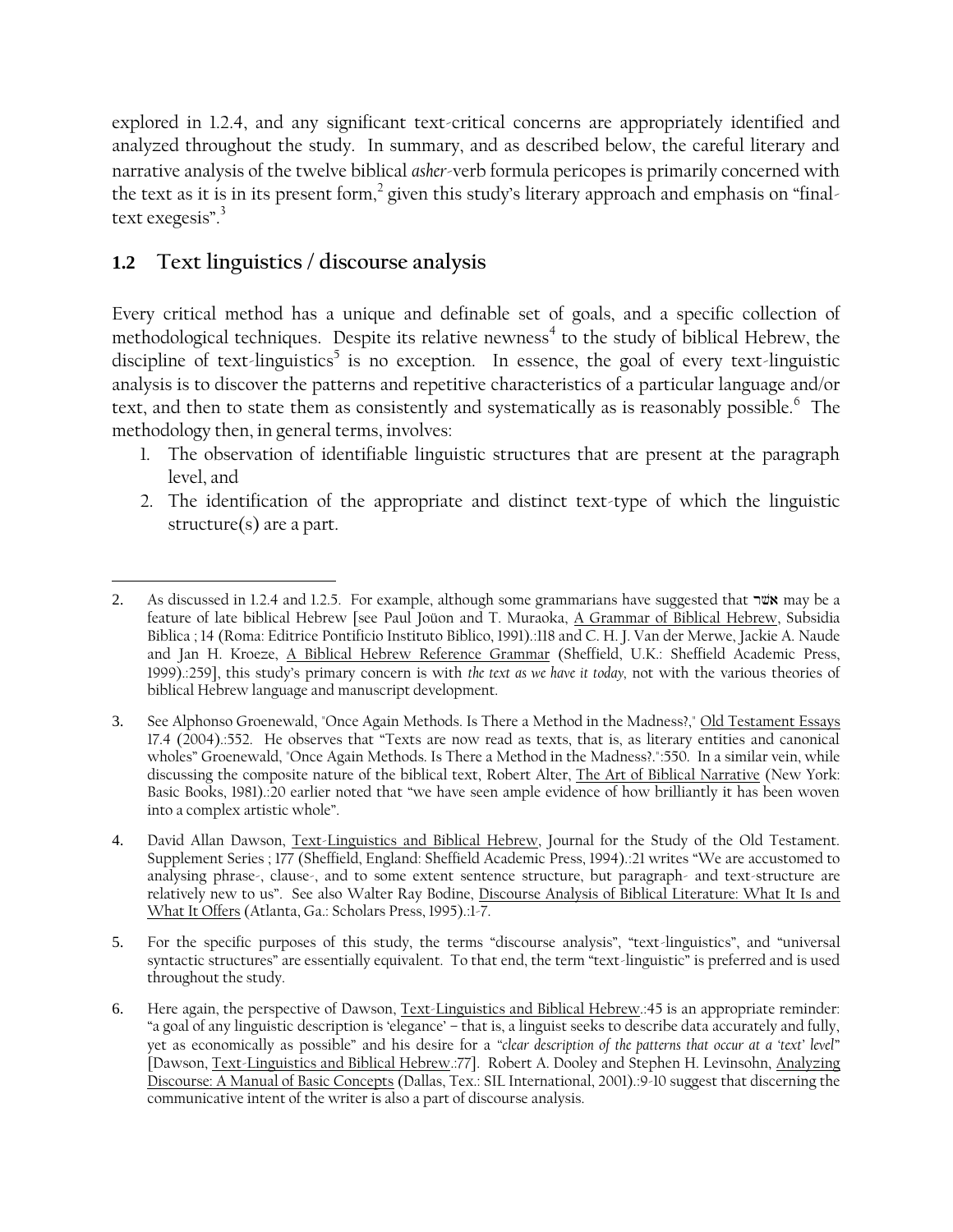Borrowing from the proposed categories and matrixes of (Dawson:98) and (Longacre:8-13), a modified text-type matrix that reflects the particular linguistic structure of the *asher*-verb formula is as follows:

|        | + Agent Orientation | - Agent Orientation |              |
|--------|---------------------|---------------------|--------------|
|        | <b>NARRATIVE</b>    | PROCEDURAL          |              |
| $+CTS$ | Future              | How to do it        | + Projection |
|        | Historical          | How it was done     | - Projection |
|        | BEHAVIOURAL         | <b>EXPOSITORY</b>   |              |
| $-CTS$ | Judgment            | Proposal / Essay    | + Projection |
|        | Epitaph             | Scientific Paper    | - Projection |

- *Agent Orientation* refers to the participants: either who is doing it (+) or what is done  $(\cdot)$ .
- *Contingent Succession* refers to whether or not the events are chronologically dependant upon prior events (+) or are logically dependant (-)
- *Projection* refers to a viewpoint oriented toward the future (+) or not (-).

With regard to the specific verb forms that are employed within these literary contexts, it is beneficial to consider the observation of (Dawson:101) that "every distinctive text-type in a language has a clause type that it prefers". In the case of the *asher*-verb formula, the text-types of Behavioural epitaph, Narrative historical and Behavioural judgment are marked by the presence of perfective (suffix conjugation) verbs, and the Narrative future text-type reflects the usage of imperfective (prefix conjugation) verbs.

Within biblical Hebrew narrative, text-linguistic criticism suggests that narrative discourse may be marked by the *wayyiqtol* form, and predictive discourse may be marked by the *weqatal* form.<sup>7</sup> As well, the three commonly observable narrative distinctions of mainline, secondary line, and direct speech<sup>8</sup> appear to be evident in the twelve *asher*-verb formula pericopes. However, as this study"s focus is on the particular nuances of the specific *asher*-verb combinations, the division of each pericope into specific sentence/clause breaks is limited to the stylistic presentation of each passage by means of a Hebrew/English translation (for example, see 2.1.3).

As is discovered through the conclusions of this study, the *asher*-verb formula occurs exclusively within the four text-types of + Agent Orientation, which is not surprising, given the narrator's use of the formula in contexts of character / participant evaluation. Naturally, there is a degree

 $\overline{a}$ 7. See Robert E. Longacre, The Grammar of Discourse, Topics in Language and Linguistics, 2nd ed. (New York: Plenum Press, 1996).:18-21 for a brief summary of the significance of the verb forms and their level of usefulness for a text-linguistic analysis.

<sup>8.</sup> Alviero Niccacci, "Analysis of Biblical Narrative," Biblical Hebrew and Discourse Linguistics, ed. R. D. Bergen (Winona Lake, IN: Summer Institute of Linguistics; Distributed by Eisenbrauns, 1994).:176-179.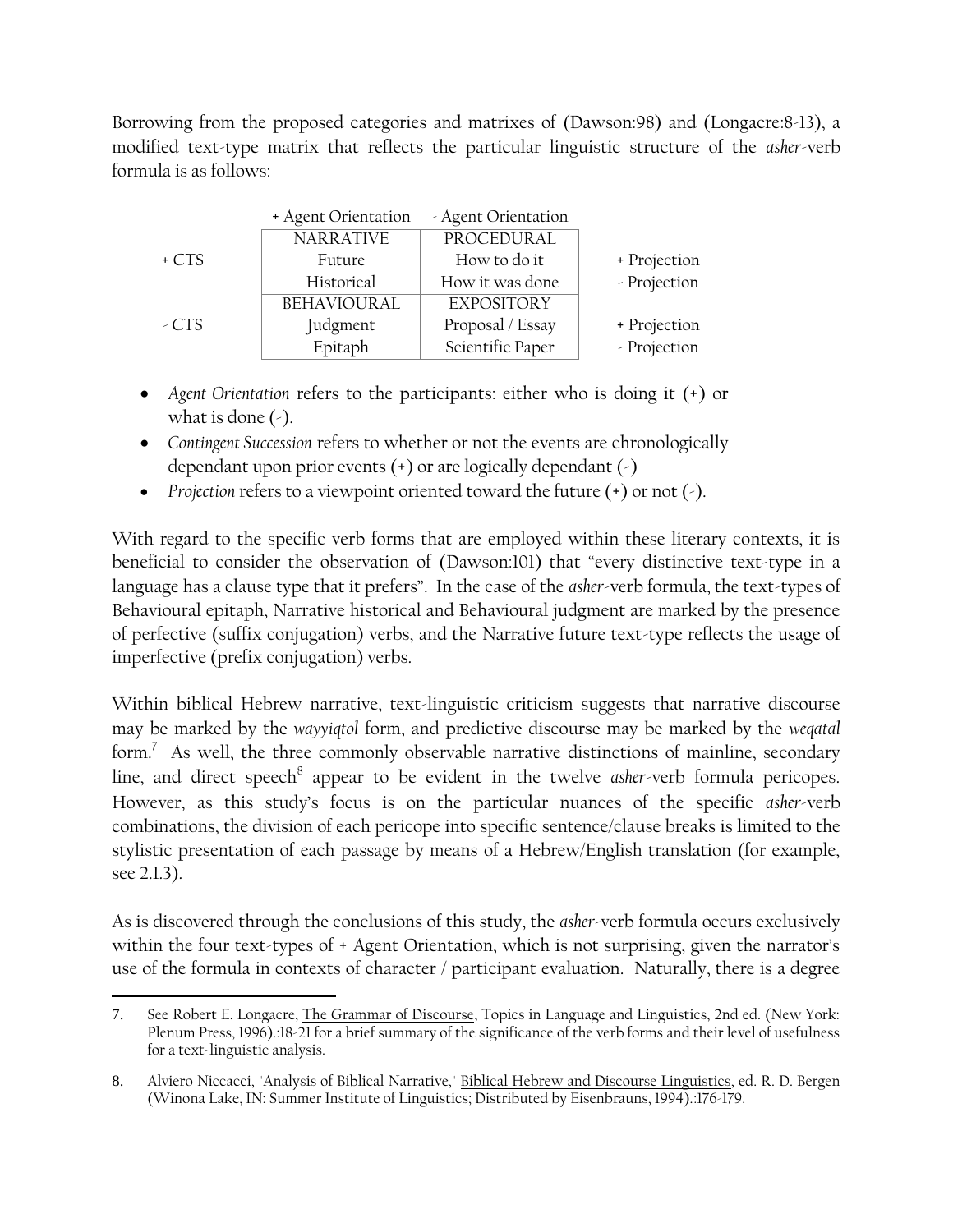of overlap, but in general, the general characteristics of each text-type are:

*Behavioural epitaph* – the participant"s life is given an overall final evaluation. *Narrative future* – the participant's stated desire for a future event or development, *Narrative historical* – the participant is evaluated in light of a specific past action or actions, and *Behavioural judgment* – the participant will experience particular events because of past actions.

## **1.3 Narrative criticism**

The inter-relationships between biblical characters and passages is often better understood by examining how the characters themselves develop, how the plot changes, how the narrator<sup>9</sup> presents the changes in the characters, etc. $^{10}\,$  Often overlapping with delimitation criticism and structuralism, the general assumptions of narrative criticism are useful in suggesting the themes and purposes of specific passages and how each particular passage may relate to the rest of the Old Testament.

This study carefully considers the methodology and results of a literary analysis, and therefore places a high level of importance upon the viewpoint and perspective of the narrator.<sup>11</sup> It is essential that the narrator's credibility be thoughtfully understood, since he is the "source" of our information, in literary terms. As suggested by (Sternberg:51), "On the one hand, the Bible always tells the truth in that its narrator is absolutely and straightforwardly reliable … [but] on the other hand, the narrator does not tell the whole truth either". $^{12}$  Stated another way, in terms of the biblical text, this study assumes that the narrator's assessment of a character is reliable. $^{13}$ 

 $\overline{a}$ 9. Throughout this study, the term "narrator" refers to the person(s) responsible for the final text and the person(s) who composed the various literary units.

<sup>10.</sup> The merit of defining narrative in terms of character, plot and word-play is also suggested, and this study places a heavy emphasis on "the *patterning play of words*" [see D. M. Gunn and Danna Nolan Fewell, Narrative in the Hebrew Bible, Oxford Bible Series (Oxford ; New York: Oxford University Press, 1993).:3].

<sup>11.</sup> A. Phillip Brown, "Point of View in the Book of Ezra," Bibliotheca Sacra 162.647 (2005).:313 suggests that the narrator "establishes the ideological framework for the narrative. His comments also insure that the readers get the point of the story or the specific purpose of a given event. As a result attention to the narrator"s "voice" and his point of view are critical to interpret properly the message of the Bible"s narratives". Also, Gunn and Fewell, Narrative in the Hebrew Bible.:3 conclude that "Narrators can profoundly shape the terms by which we understand a character through repetition, even by so simple a device as the repeated use of a single epithet".

<sup>12.</sup> Gunn and Fewell, Narrative in the Hebrew Bible.:53 expand on Sternberg"s assertion by suggesting that the narrator "does not make mistakes, give false or unintentional information, or deliberately deceive us". Further, J. P. Fokkelman, Reading Biblical Narrative: An Introductory Guide (Louisville, KY: Westminster John Knox Press, 1999).:56,58 suggests that: 1) the biblical text indicates "one of the main characteristics of the narrator: he is *omniscient* – but in a literary rather than a theological sense", and 2) the narrator is selective in his presentation of material.

<sup>13.</sup> See R Christopher Heard, "Narrative Criticism and the Hebrew Scriptures: A Review and Assessment," Restoration Quarterly 38.1 (1996).:36-37 for a brief discussion on the differences between the narrator"s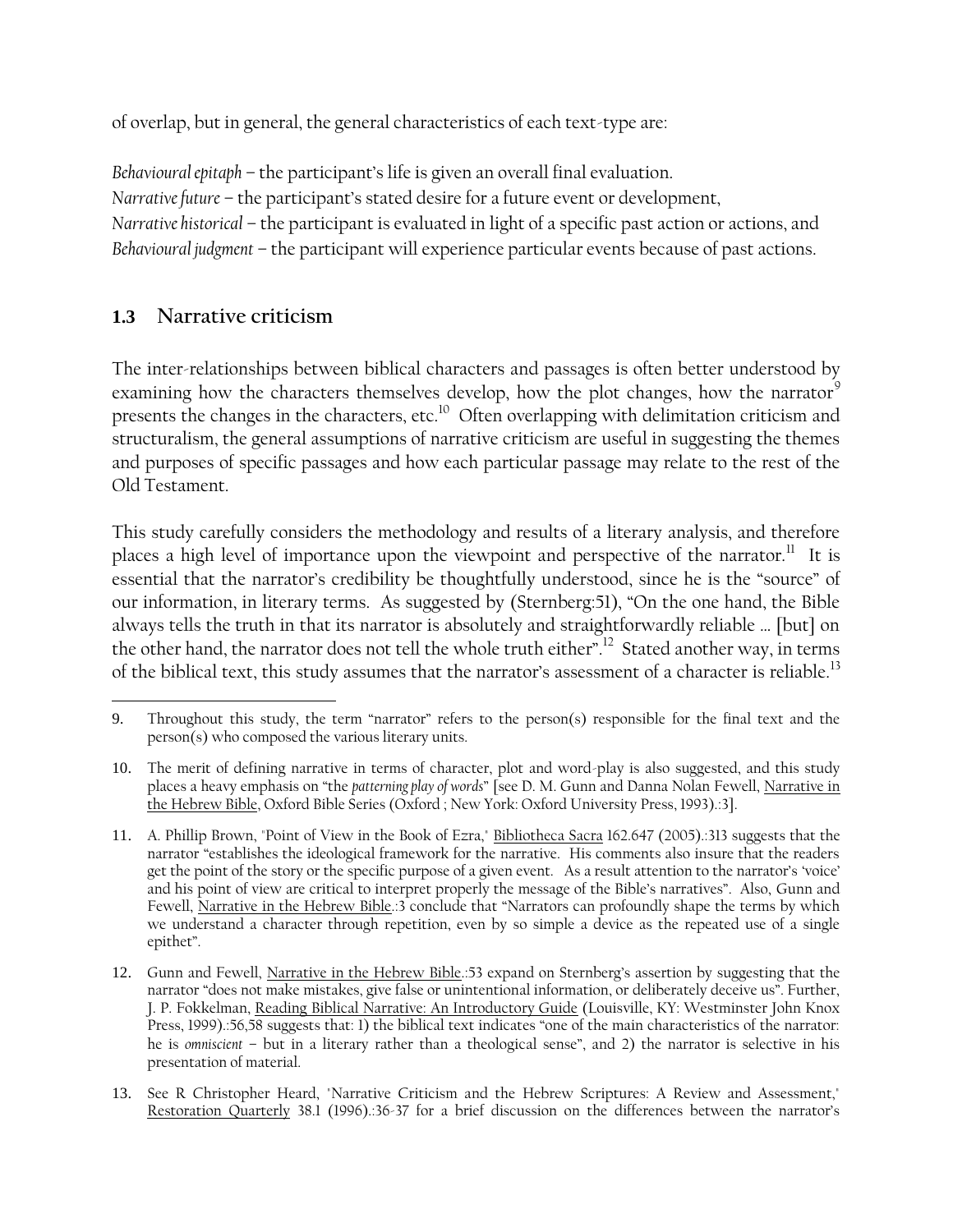Considering the importance of the context of the narrator's evaluative capacity, (Gunn and Fewell:60) conclude that "clear examples of direct and unambiguous evaluation by the narrator are hard to find". However, given this study"s identification of the evaluative role of the *asher*verb formula, such clear examples are no longer hidden within the Hebrew text.

Regarding the plot and structure of any given narrative (whether an individual pericope, or the larger narrative context of which it is a part), it is good to consider the general progressive outline of (Amit:47) throughout the process of narrative analysis: Exposition, Complication, Change, Unravelling, and then Ending. The three central elements of Complication (the events that lead up to the main event), Change (the main event of the story), and Unravelling (the consequences of the main event), form the bulk of any narrative story. Although it is the "Change" component that normally functions as the climax to a narrative, it is within either the "Exposition" or "Ending" sections<sup>14</sup> that the *asher*-verb formula occurs, dependant upon the temporal viewpoint of the evaluator. That is, it seems that the narrator"s use of the *asher*-verb formula is often not within the climax (or main descriptive story line) of a given narrative, but rather functions as a concluding evaluation of events that are described earlier in the text. As is shown throughout this study"s analysis of the selected pericopes, the *asher*-verb formula often provides an "outside of the narrative" perspective that reflects on events of the story presented elsewhere in the biblical text.

## **1.4 Synthesis and exegetical process**

In light of the methodological tools and goals described above, three broad areas of interest emerge: the text itself, the literary context, and the analysis of the text. For each of the twelve pericopes, these three areas of concern are carefully explored throughout this study"s literarystructural analysis. The process of identifying and articulating both the presence and significance of the *asher*-verb formula can be summarized in the following five general, and sometimes overlapping, steps:

- 1) Establish the limits of the text (Delimitation criticism)
- 2) Confirm the "indicator" and the "text-type" (Text-linguistic analysis)
- 3) Resolve textual inconsistencies (Textual criticism)
- 4) Articulate the presence of the *asher*-verb structure (Structuralism)
- 5) Suggest the function of the *asher*-verb formula (Narrative criticism)

## **1.5 Hypothesis**

 $\overline{a}$ 

<sup>&</sup>quot;omniscience" and "reliability".

<sup>14.</sup> The "triple ring structure" of Fokkelman, Reading Biblical Narrative: An Introductory Guide.:15 is not sufficient for the purposes of this study, in that the presence of the *asher*-verb formula is within the "Exposition" and "Ending" elements of Amit"s five-stage concentric structure.